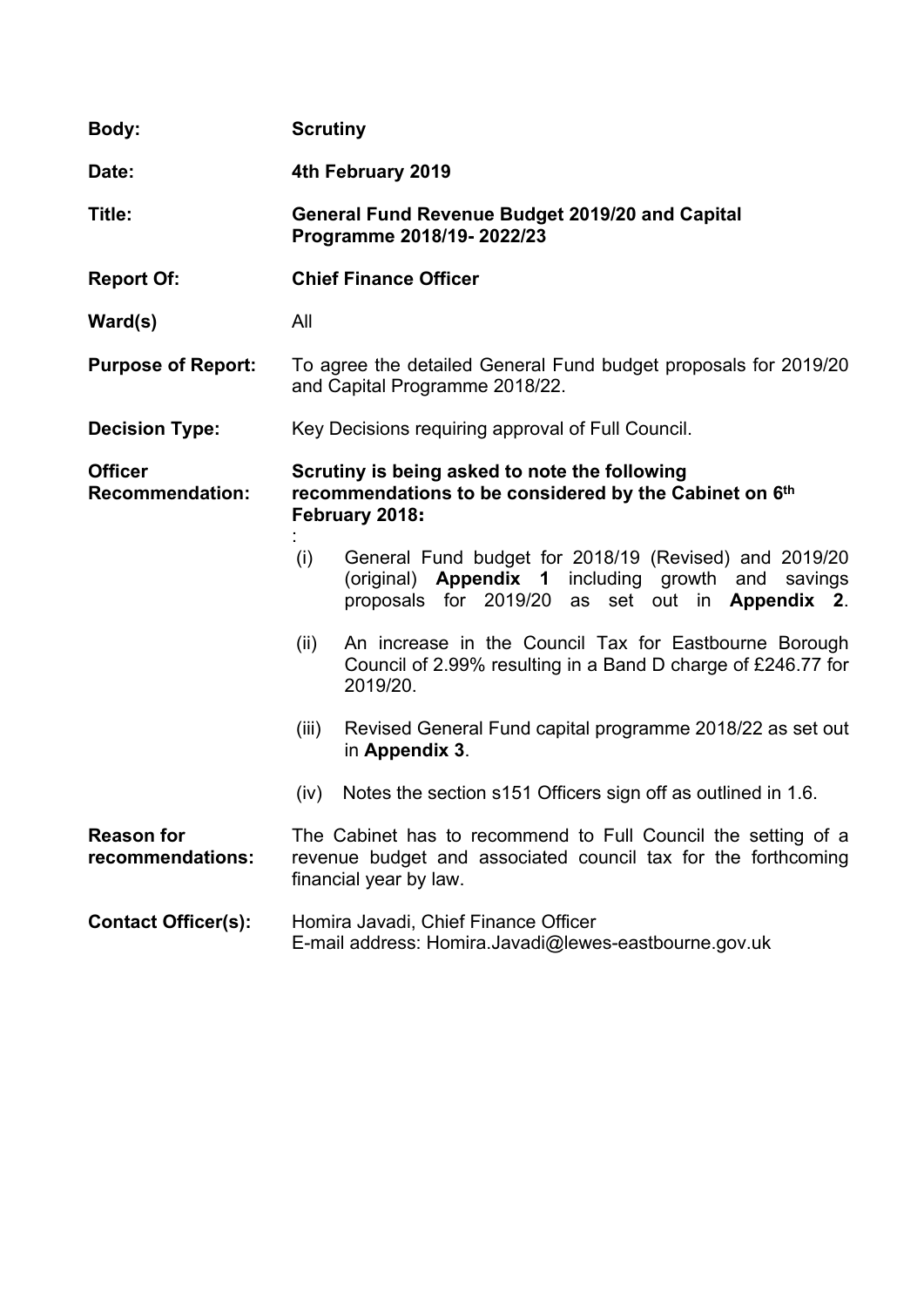# **1.0 Introduction**

- 1.1 This report sets out the general fund revenue budget proposals for 2019/20 and a rolling medium term capital programme for 2018/22.
- 1.2 The Housing Revenue Account 2019/20 and associated capital programme, together with rent setting for 2019/20 is subject of a separate report elsewhere on this agenda.
- 1.3 The Council revised its Medium Term Financial Strategy (MTFS) in July 2018 and the Cabinet recommended a resulting draft 2019/20 budget proposal in December 2018 following the service and financial planning process in the autumn.
- 1.4 The MTFS and the draft budget have been subject to consultation as reported to Cabinet and Scrutiny since December.
- 1.5 The budget is the product of various plans and strategies as part of an integrated and corporate planning process and is linked principally to:
	- The MTFS
	- Asset Management Plans
	- The Corporate Plan
	- Workforce Strategy
	- Treasury Management Strategy
	- Service Plans
	- HRA business plan
	- Joint transformation programme with Lewes DC
- 1.6 The Chief Finance Officer has a specific legal responsibility to give positive assurances on:
	- The robustness of the estimates used in the budget
	- The level of reserves

If the recommendations of this report are agreed, then these assurances will prevail.

# **2.0 Summary of recommended budget proposals**

- 2.1 The budget proposals include:
	- An increase in the Council Tax in 2019/20 of 2.99%.
	- Dealing with further reductions in Government funding of £0.445m.
	- Overall savings/new income totalling £1.7m (13% of the net budget).
	- Efficiency savings of £0.6m (2% of the net budget).
	- New and increased income £1.1m (8% of the net budget).
	- Inflation and unavoidable costs of £0.6m (2% of the net budget.
	- Other recurring service growth of £1.1m.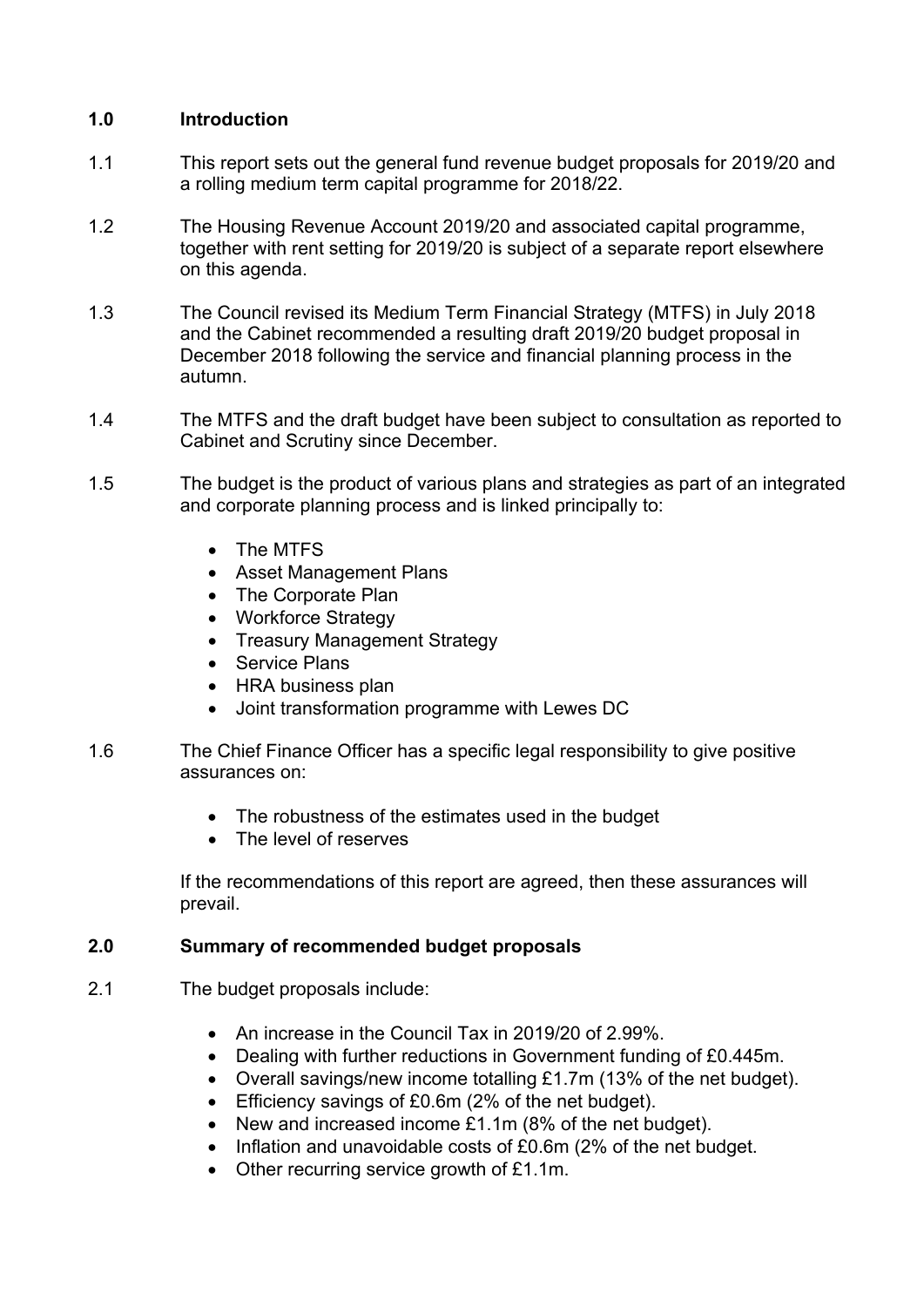- Non recurring service investments met from general reserves of £0.5m.
- Non recurring investment from Devonshire Park reserve £0.7m.
- General Reserves averaging at £4m (against the existing minimum recommended of £2m).

2.2 The budget represents continued management of financial risks by:

- Building on a balanced outturn position.
- Balancing the base budget requirement without needing to use reserves for recurring expenditure.
- Managing the new and increased demand on services, such as homelessness.
- Identifiable and deliverable savings with accountability and no general unidentified targets.
- Reserves above the minimum level.
- Providing the funding required for the Joint Transformation Programme to deliver the future savings required by the MTFS as well as capital investments in revenue generating assets.

# **3.0 2019/20 General Fund Resources**

## Government Funding

- 3.1 The underlying methods of Local Government financing have changed significantly in recent years including the wrapping up of grants in the base "Standard Funding Assessment" notably:
	- The council tax freeze grants (2011-15)
	- Some new burdens grants
	- Homelessness grant
	- Grant for Flood Defence Levy
- 3.2 For Eastbourne the Headline figures of the Government settlement are:
	- A further reduction in revenue support grant of £0.445m to nil.
	- Further reduction in new homes bonus of  $f_0$  156m from the 2018/19 level.
	- A real reduction in resources from Government of over 40% over the period to 2016-2020.
- 3.3 The NNDR business rate base has remained volatile largely as a result of the economic uncertainty, continued provision for appeals and resulting collection fund deficit, despite an inflationary increase which is linked to the September 2018 CPI and a potential overall increase yet to be confirmed in the gross rateable values. The Government will reassess the "needs formula" to reflect demand for services and adjust redistribution accordingly from 2020 onwards.

Following the government's invitation for authorities to submit an application for the 75% business rates retention pilot and success of East Sussex submission, the Council is likely to benefit from an additional £200k retained income.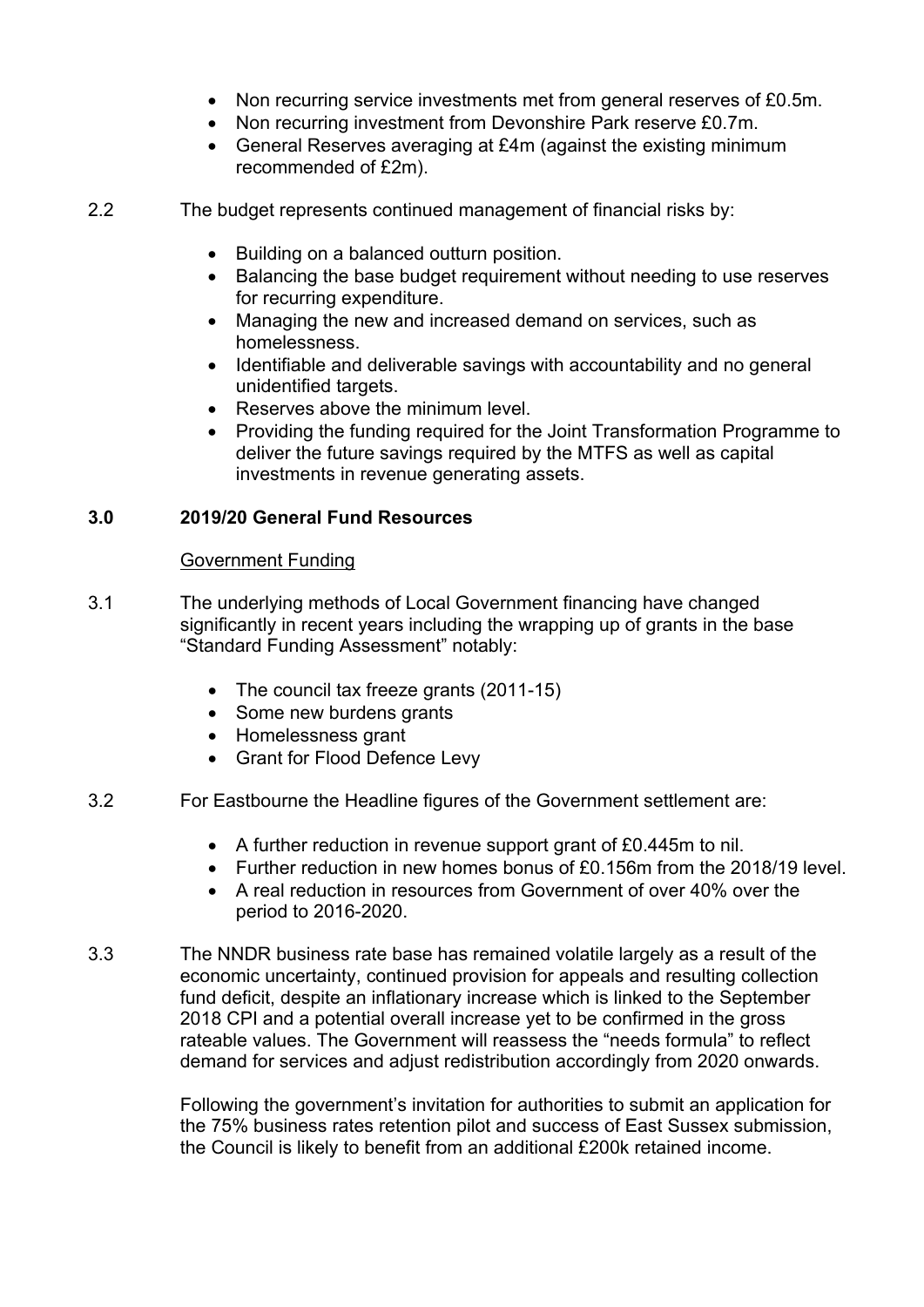- 3.4 The Government has announced that Eastbourne will receive just under £0.2m in total of new homes bonus due to the growth in housing in the area (a reduction of £0.2m on the projection) The settlement reduced the period from 6 to 4 years that NHB is payable as well as a minimum threshold of 0.4% increase in Band D equivalents before qualifying.
- 3.5 The Government approved the Council's joint efficiency statement and application for the 4-year settlement (to 2020). Over 97% of Councils have opted for the fixed settlement including all neighbouring authorities.

### Council Tax

- 3.6 The proposal is for an increase in council tax of 2.99% for 2019/20 which results in a Band D rate of £246.77 for Council services.
- 3.7 The Council has to give an indication of likely future council tax rises, it is still expected that council tax will rise in line by inflation 2% to 3% per annum for each of the next three years. This is within the Government's target for inflation (1-3%) and also the current ceiling on rises that would otherwise require a referendum.
- 3.8 Within this context, for 2019/20, the Council will raise £8.6m from its share of the council tax. This is determined by multiplying the council tax base of Band D equivalent dwellings by the Band D tax rate of £246.77 per annum.
- 3.9 In addition, there is a distribution of £0.58m payable to EBC to the collection fund due to a collection fund surplus.

### 3.10 **Summary – 2018/19 Resources**

A summary of the resources available is shown below:

| Source:                                                 |           |
|---------------------------------------------------------|-----------|
| Government formula grant                                | (0.0)     |
| Other grants                                            | (0.2)     |
| Retained business rates                                 | $(4.4)^*$ |
| <b>New Homes Bonus</b>                                  | (0.2)     |
| <b>Contribution from East Sussex Business Rate Pool</b> | (0.2)     |
| <b>Collection Fund Surplus</b>                          | (0.1)     |
| Council tax                                             | (8.6)     |
| <b>Total Resources Available</b>                        |           |

*\*To be finalised*

3.11 In order to achieve a balanced budget without using reserves for recurring expenditure, the Council needs to set a net recurring budget for 2019/20 of £13.7m. In addition, the Council will fund non-recurring investments of £0.5m from reserves as well as £0.7m from the Specific Devonshire Park reserve.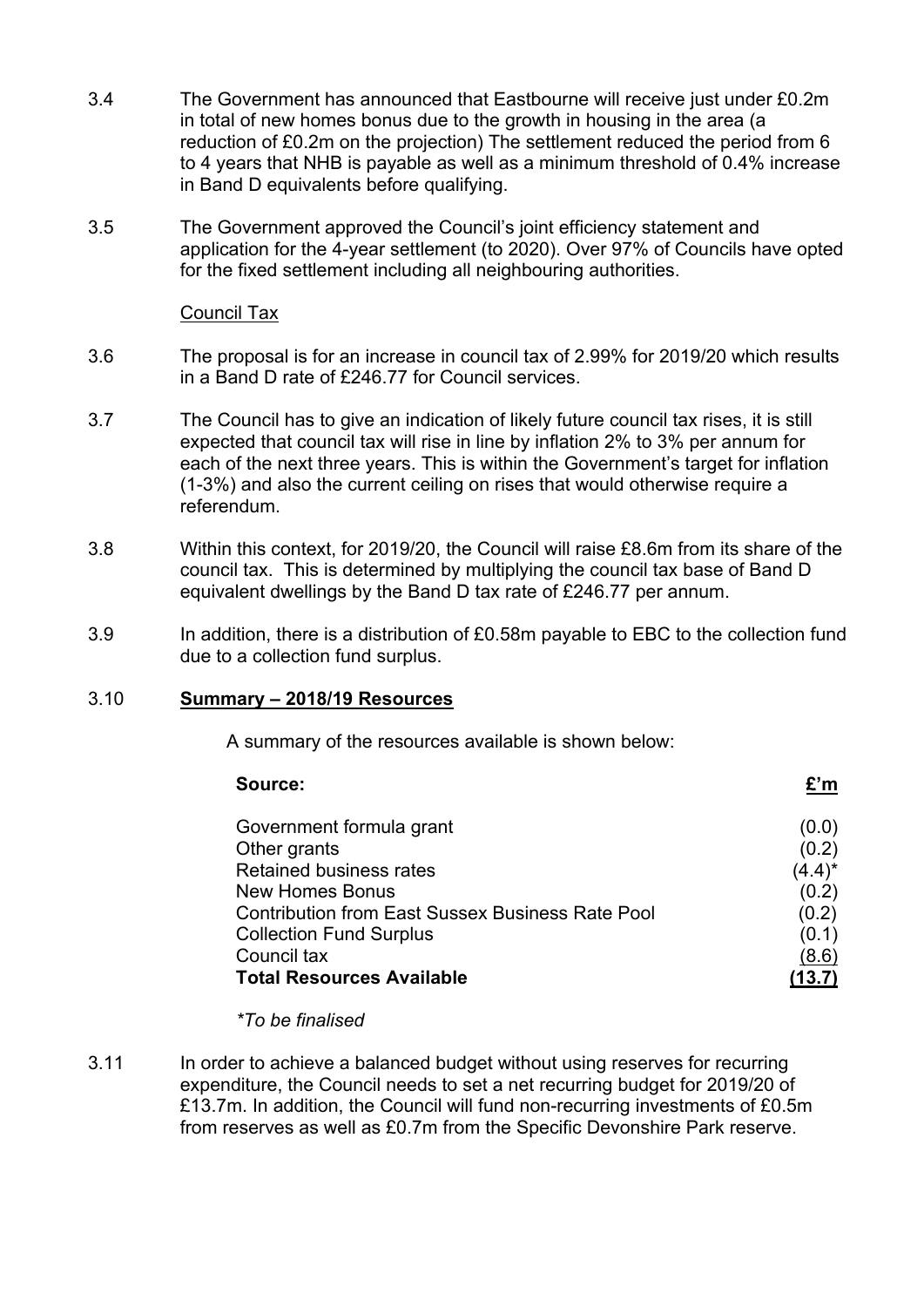# **4.0 Specific Grants**

4.1 In addition to the general grant distributed through the new formula grant system, which is given towards financing the Council's net expenditure, the Government also provides some specific grants. These specific grants will fund in part or in full, service costs.

| Grant                                                                       | 2019/20<br>£'m    |
|-----------------------------------------------------------------------------|-------------------|
| <b>Housing Benefit Subsidy</b><br>H B Administration Grant<br>* Approximate | $(50)^*$<br>(0.4) |

### 4.2 Housing Benefit Subsidy:

As part of a national scheme delivered locally, this grant is intended to reimburse the Council for the awards of benefit it makes to eligible tenants in both the private and public rented sector. Not only is this by far the largest single specific grant that the Council receives, but it is performance related. The Council has maintained its good performance in recent years.

The system of universal credit (UC) is due to be completed in this parliament which will see the caseload moved to the Department for Work and Pensions. Currently only new applicants are put on universal credit. The main rollout of UC in Eastbourne started in 2017, in line with most of local authorities caseloads remain constant resulting in an increase in Housing Rent arrears, and the number of families presenting as homelessness with a reduction in the private sector rental market.

The Housing Benefit admin grant has been reduced by at least 5% per annum for the last 7 years from £0.8m to £0.4m. The caseload has reduced only marginally in that time, and additional complexity has been introduced as part of the welfare reform programme.

### 4.3 Homelessness:

This is intended to assist with prevention and to find alternative accommodation other than bed and breakfast. This grant has now been subsumed into the main grant system. The government did announce a special grant for homelessness prevention during 2019/20.The Council has adopted an affective homeless prevention model to reduce the cost of families put into temporary accommodation. Homelessness continues to present a significant financial risk to the Council as not all costs are funded by Housing Benefit.

#### 4.4 New Homes Bonus:

This was introduced in 2011/12 (£187,000) and grew to £1.040m in 2016/17 awards are currently guaranteed for four years which is a change from the original scheme which was 6 years. The Government has top-sliced an amount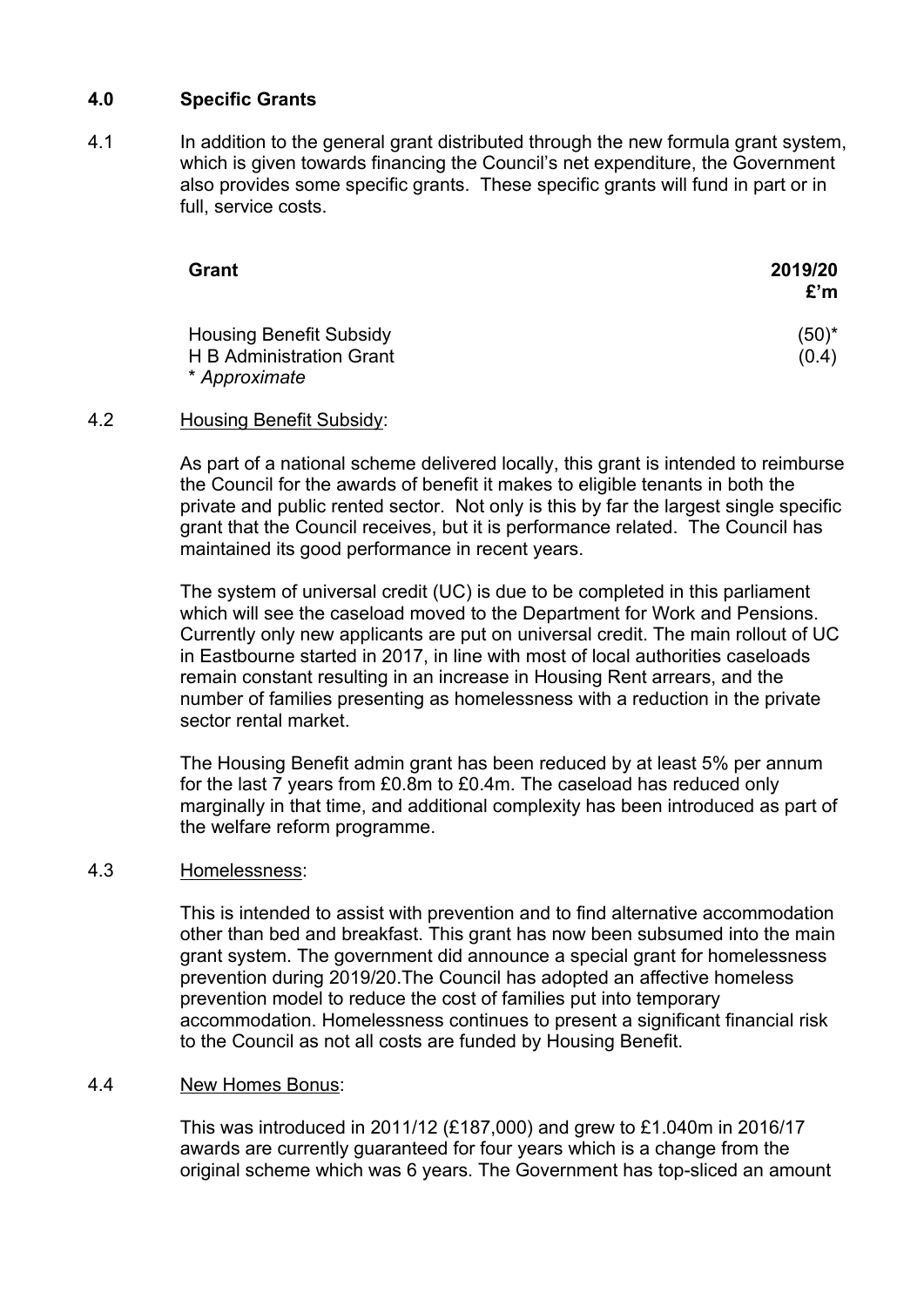equivalent to 0.4% growth to divert resources to upper tier authorities for adult care services. Further reductions down to approximately £0.2m per annum are expected by 2020.

### **5.0 Budget movements 2017/18 to 2018/19**

5.1 The detailed budget proposals are set out in **(Appendix 1)** show in detail the movement from the 2018/19 budget to the 2019/20 proposed budget. The movements are summarised below: -

| 5.2 | Movement from 2017/18<br><b>Base Budget:</b>     |       | Total |
|-----|--------------------------------------------------|-------|-------|
|     | <b>Change in resources:</b><br>Government grants | 0.7   |       |
|     | <b>Council Tax</b>                               | (0.2) |       |
|     | <b>Business Rates</b>                            | (0.5) | 0.0   |
|     | <b>Cost increases:</b>                           |       |       |
|     | Inflation and unavoidable costs                  | 0.6   |       |
|     | Other growth and changes in income               | 1.1   | 1.7   |
|     | Savings:                                         |       |       |
|     | <b>Efficiency savings</b>                        | (0.6) |       |
|     | Increased Income/other changes                   | (1.1) | 1.7)  |
|     |                                                  |       |       |

- 5.3 If Cabinet approves the proposals set out in the report it will be able to recommend to Council on 20th February a balanced budget in line with available resources without the need to use reserves for recurring expenditure.
- 5.4 The Council now follows a rolling three-year financial planning cycle and the service and financial plans have been set out in detail for 2019/20. The next MTFS due in July will project forward a further three years and continue to provide the basis of service and financial planning for the medium term. It should be noted that at a significant level the savings required for the next MTFS have already been identified, further reports to Cabinet will detail the business plans under the Joint transformation programme and income generation initiatives.
- 5.5 The Government set out a revised four year programme of reductions in funding and the Council's current MTFS already takes account of this overall however the MTFS will be refreshed in July following the year-end outturn for 2018/19.

## **6.0 Risks, Contingencies and Reserves**

6.1 All budgets contain an element of financial risk. The Council sets an operational budget with careful consideration of known risks, but accepts that this cannot cover every eventuality. As a consequence, the Council sets a contingency budget and holds a minimum level of general reserve as a hedge against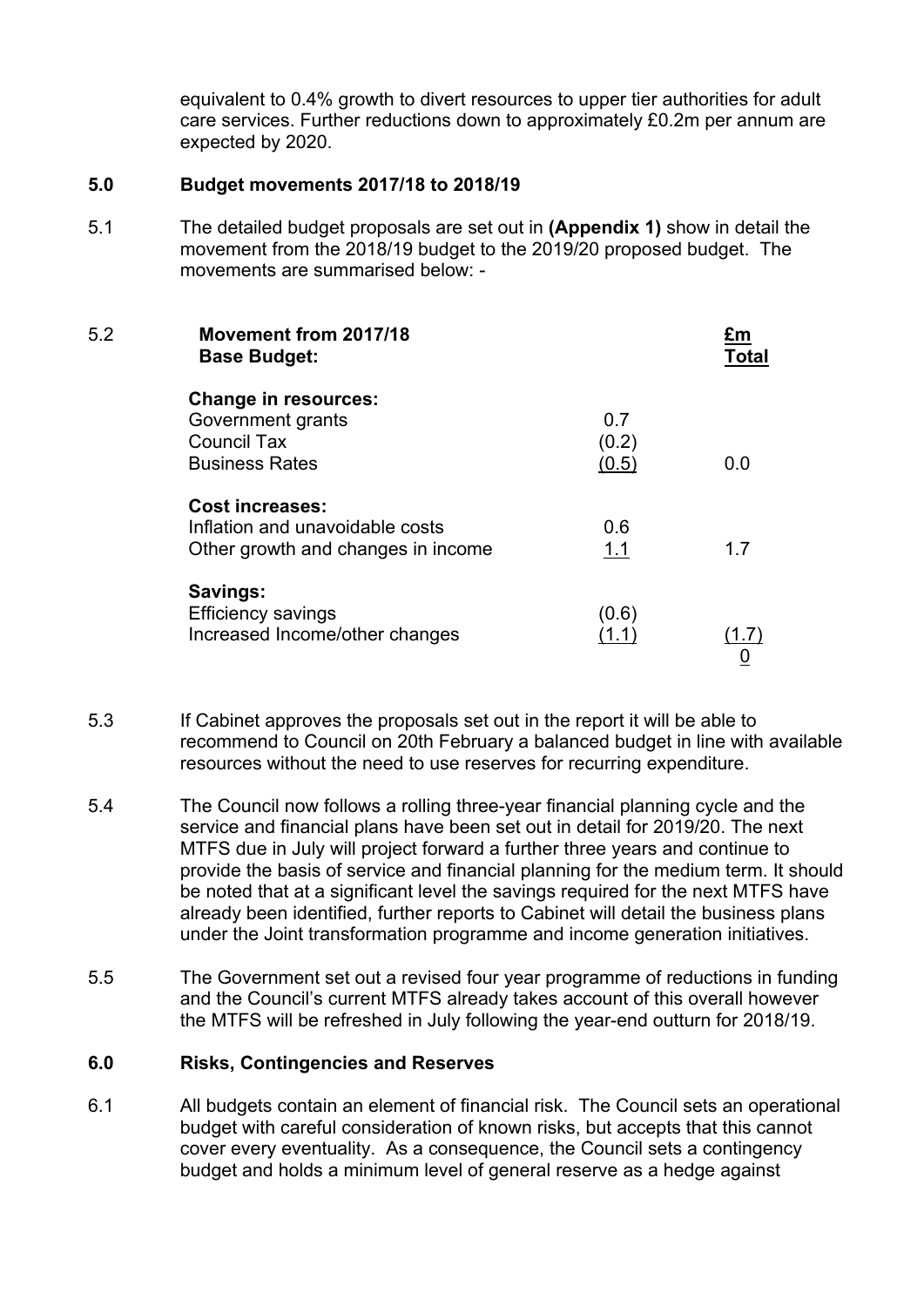additional and significant financial turbulence.

### 6.2. Principal Risks

The key areas of financial risk that the Council faces in the operation of its 2019/20 budget are: -

- Economic uncertainty
- Housing Benefit Performance
- Welfare reform and Homelessness
- Inflation on goods and services
- Income from services linked to customer choice (theatres, tourism; sports centres, car parking)
- Legal challenges
- Savings or new income streams being delayed
- Excessive demand for services
- Failure to realise capital receipts to finance the capital programme

On an exception basis, information on each of the risk areas identified above, together with any new and significant risks that may emerge over the course of the year, will be included in each financial performance report to Cabinet and Scrutiny during 2019/20.

### 6.3 Contingencies

The 2019/20 budget includes appropriate levels of corporate contingency budget to allow for unexpected expenditure or reductions in income. This is in addition to the known inflation that has been built into the service budgets and reserves.

## 6.4 Reserves

Part 2 of the 2003 Local Government Act requires the Chief Finance Officer to report on the adequacy of the proposed financial reserves, and determine the minimum level required. There is no statutory minimum requirement, but reserves must be set at a prudent level given the activities of individual Councils and potential liabilities that they face or may face in the future i.e. a risk based approach. The Council's earmarked reserves are reviewed at least annually for adequacy. If at any time the adequacy is in doubt the Chief Finance Officer is required to report on the reasons, and the action, if any, that he considers appropriate.

The Council will always seek to contain any unforeseen additional costs within allocated annual budgets, including the contingency budget. However, it is proposed that in addition the minimum level of general reserves be set at £2m based on the following: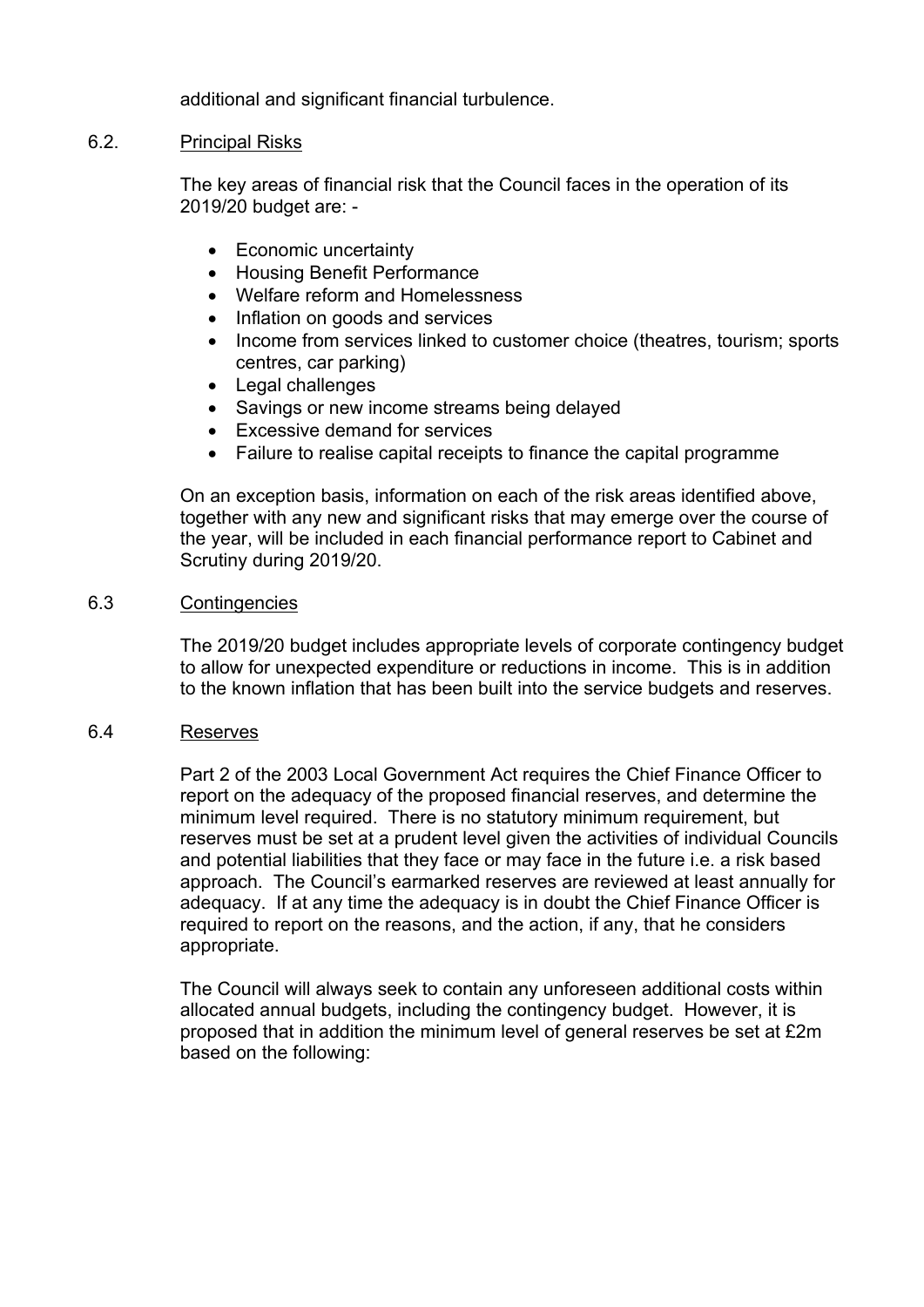| Risk                                                                                                                                      | £m               |
|-------------------------------------------------------------------------------------------------------------------------------------------|------------------|
| Unexpected Events e.g. flooding, major storm in excess of Bellwin<br>Scheme provision                                                     | 0.2 <sub>0</sub> |
| Significant financial overruns e.g. prior year negative Housing Benefits<br>subsidy adjustments/homelessness and costs of welfare reform. | 0.7              |
| Exceptional fluctuations in income that have a major corporate impact                                                                     | 0.7              |
| Cost of providing priority services during an incident or emergency in<br>excess of insurance cover                                       | 0.2              |
| Cost of significant breach of legislation e.g. health and safety, human<br>rights                                                         | 0.2              |
| ΤΩΤΑΙ                                                                                                                                     |                  |

The overall proposed minimum level of £2 million is the same as the current year albeit with some revision to the categories. It is the view of the Chief Finance Officer that this level of reserves remains adequate to meet the current commitments and proposals detailed within this report and any unforeseen expenditure that cannot be met by external resources.

Should the budget recommendations be followed, the level of general fund reserves is projected at over £4m by March 2019 **(Appendix 1)**. In addition to acting as a potential buffer against future risks, this should create further opportunities for one off investments in the future.

### 6.5 Other earmarked revenue reserves

The Council has been following a process of consolidating its reserves into the corporate reserves above. This better facilitates corporate priority planning. The only further reserves that the Council holds have other obligations attached (e.g. Section 106/partnership contributions).

#### 6.6 Chief Finance Officer sign off

The Chief Finance Officer is satisfied that the integrated budget and corporate planning process provides a robust basis for identifying appropriate budget estimates and appropriate level of reserves.

### **7.0 Capital Programme 2018/2022**

- 7.1 The principles for formulating the capital programme were set out in the draft budget report submitted to Cabinet on 12th December 2018. All schemes have been agreed by the Council previously.
- 7.2 The Council has a policy of only using borrowing for schemes that are invest to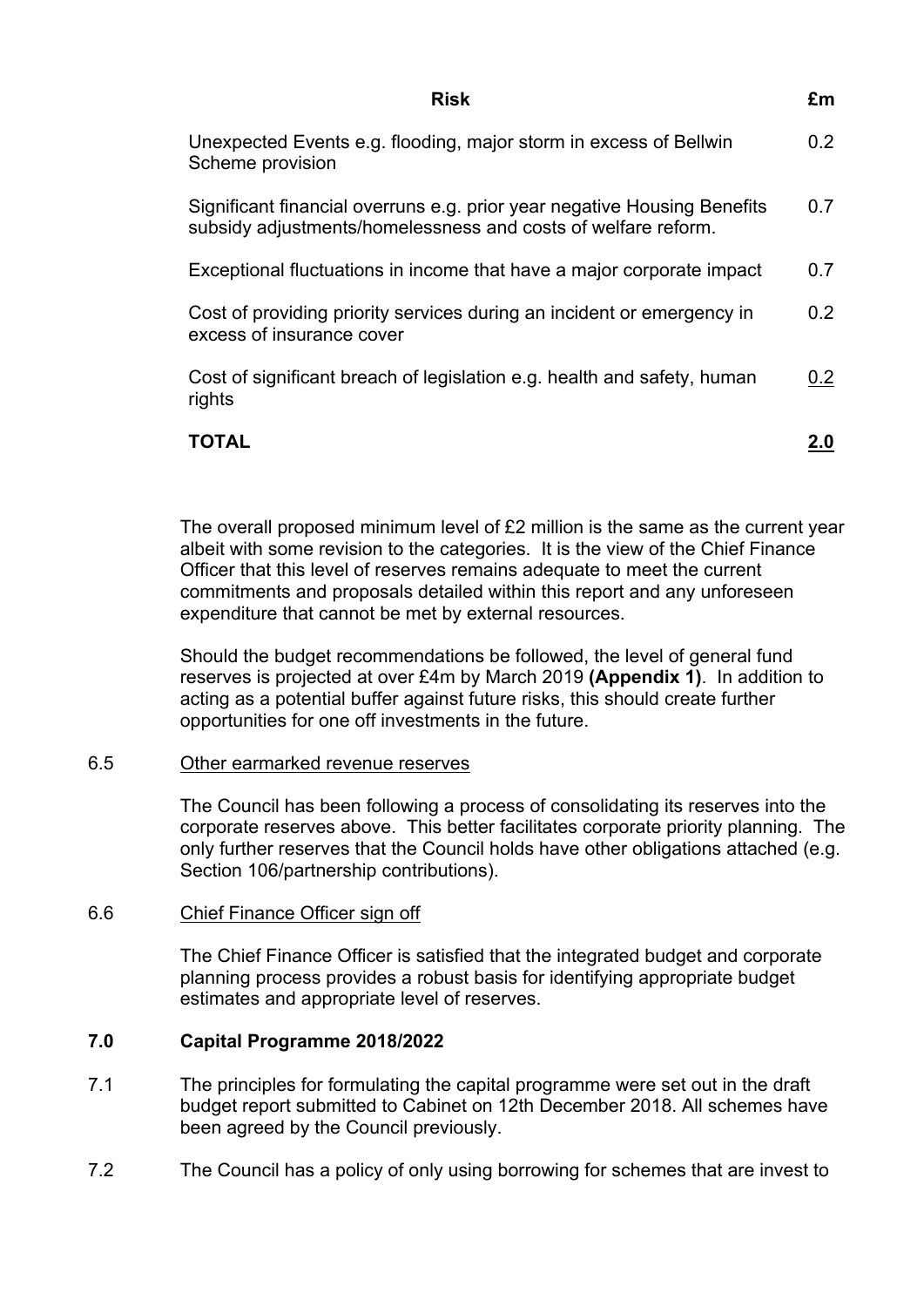save and can generate enough savings or additional income to service the financing costs.

- 7.3 The Housing Revenue Account capital programme is set out in another report on the agenda and is financed entirely from HRA resources. Once approved it will be amalgamated with the general fund programme.
- 7.4 No future capital receipts have been factored into the available resource where there is not a significant chance of them materialising. There will be opportunities to supplement the programme as the three-year period progresses.

## **8.0 Consultation**

8.1 The Council's medium term financial strategy and the resulting draft budget proposal for 2019/20 as reported to Cabinet in December have been subject to wide and varied consultation. The Scrutiny Committee held a finance event in October and has been invited to comment on the budget proposals at its meetings in December and February.

## **9.0 Financial**

9.1 The financial implications of all budget proposals are set out throughout the report and/or within its Appendices.

# **10.0 Legal Implications**

- 10.1 Section 151 of the Local Government Act 1972 requires that every local authority make arrangements for the proper administration of their financial affairs and shall secure that one of their officers has responsibility for the administration of those affairs. .
- 10.2 Sections 32 and 43 of the Local Government Act 1992 require local authorities to have regard to the level of reserves needed for meeting estimated future expenditure when calculating their budget requirement.
- 10.3 The Chief Finance Officer, appointed under sec 151 mentioned above, has a duty to report on the robustness of estimates and adequacy of reserves under section 25 of the Local Government Act 2003.

## **11.0 Risk Management Implications**

11.1 A full risk assessment was provided as part of the MTFS approved by Cabinet in December 2018.

## **12.0 Conclusion**

The Council is reasonably placed financially to meet the demands on its services as well as the reductions in Government support. However, the challenge over the medium term is profound and more change is necessary to move to a sustainable position. The Council is more dependent on commercial activities than it has ever been and this requires a high level of monitoring and risk